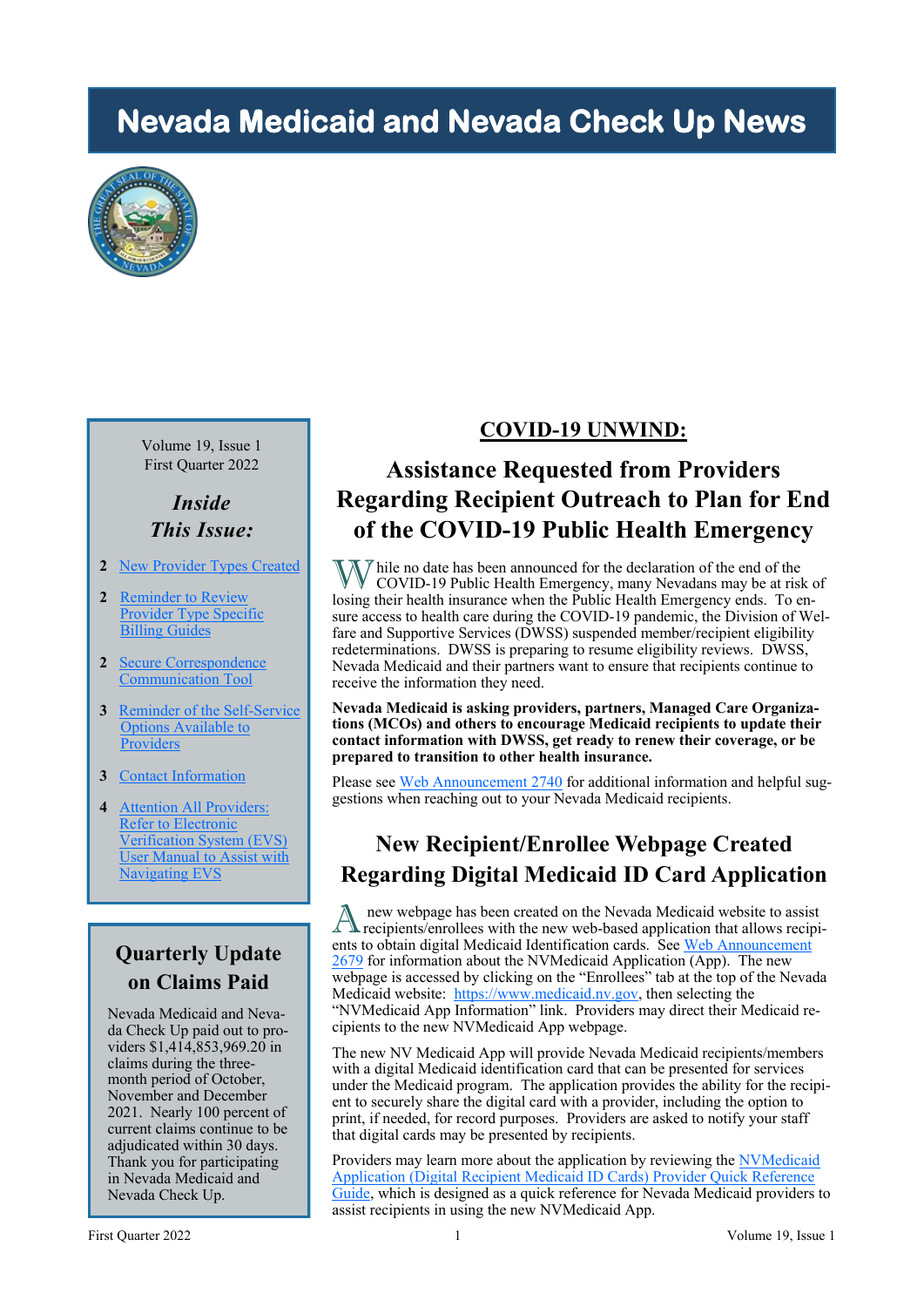#### **Nevada Medicaid and Nevada Check Up News**

# **New Provider Types Created**

<span id="page-1-0"></span>T <sup>h</sup>he Division of Health Care Financing and Policy (DHCFP) has implemented three new provider types to render services to Nevada Medicaid recipients.

- Effective February 23, 2022, providers may enroll with Nevada Medicaid to provide services as a Crisis Stabilization Center (provider type 12 (Hospital, Outpatient) specialty 250). See [Web Announcement 2722](https://www.medicaid.nv.gov/Downloads/provider/web_announcement_2722_20220223.pdf) for details. After providers complete the provider enrollment process, they may submit claims with dates of service on or after February 23, 2022, for procedure code S9485 (Crisis Intervention Mental Health Services, per diem).
- Effective February 23, 2022, providers may enroll with Nevada Medicaid to provide Community Health Worker services (provider type 89). After providers complete the provider enrollment process, they may submit claims with dates of service on or after February 1, 2022. See [Web Announcement 2723](https://www.medicaid.nv.gov/Downloads/provider/web_announcement_2723_20220225.pdf) for details.
- Effective April 1, 2022, providers may enroll with Nevada Medicaid to provide Doula services (provider type 90). After providers complete the provider enrollment process, they may submit claims with dates of service on or after April 1, 2022. See Web Announcement  $2753$  for details.

## *Reminder to Review Provider Type Specific Billing Guides*

**P** rovider type specific billing guides are available to help ensure that your claims are submitted properly.<br>The provider type specific billing guides may include some of the following details:

The provider type specific billing guides may include some of the following details:

- Policy Information
- Rates Information
- Prior Authorization Requirements
- Covered and Non-Covered Services
- Special Billing Instructions, if applicable

All persons submitting claims to Nevada Medicaid should be familiar with their provider type specific guides, as understanding this information may reduce claim denials, claim appeals and the need to contact Nevada Medicaid.

Billing guides by provider type are posted on the [Billing Information](https://www.medicaid.nv.gov/providers/BillingInfo.aspx) webpage.

## **Secure Correspondence Communication Tool**

The Division of Health Care Financing and Policy (DHCFP) and Nevada Medicaid would like to remind all providers, delegates and staff about the Secure Correspondence tool located within the Electronic Verification System (E <sup>h</sup>he Division of Health Care Financing and Policy (DHCFP) and Nevada Medicaid would like to remind all providers, delegates and staff about the Secure Correspondence tool located within the Electronic Verification System electronic communications and can be used in place of calling the Nevada Medicaid Call Center as callers may be placed on hold for necessary research or due to large call volumes.

Secure Correspondence allows users to submit questions regarding any type of inquiry to Nevada Medicaid. When submitting communication through the Secure Correspondence link, a Reference Number will be automatically generated for your records. The Reference Number will allow the Call Center agent to reply to you with the requested information after conducting the necessary research.

For more information regarding Secure Correspondence, please refer to the [EVS User Manual Chapter 1: Getting Start](https://www.medicaid.nv.gov/Downloads/provider/NV_EVS_User_Manual_Ch1.pdf)[ed.](https://www.medicaid.nv.gov/Downloads/provider/NV_EVS_User_Manual_Ch1.pdf) See below for the basic navigation steps to submit a message via Secure Correspondence.

#### **Submitting Secure Correspondence to Nevada Medicaid**

- Step 1: Login to your EVS account.
- Step 2: Locate Secure Correspondence from the right-hand side of your home page.
- Step 3: Select Create New Message.

Step 4: Complete all required fields and provide details. Please be as specific as possible. Information that is too general will delay a response as Nevada Medicaid may have to reach out to you for more details.

Step 5: Click the Send button to submit to Nevada Medicaid.

Step 6: You will need to login to your EVS account to review the answer to your inquiry as a notification will not be sent. Follow the instructions provided by Nevada Medicaid.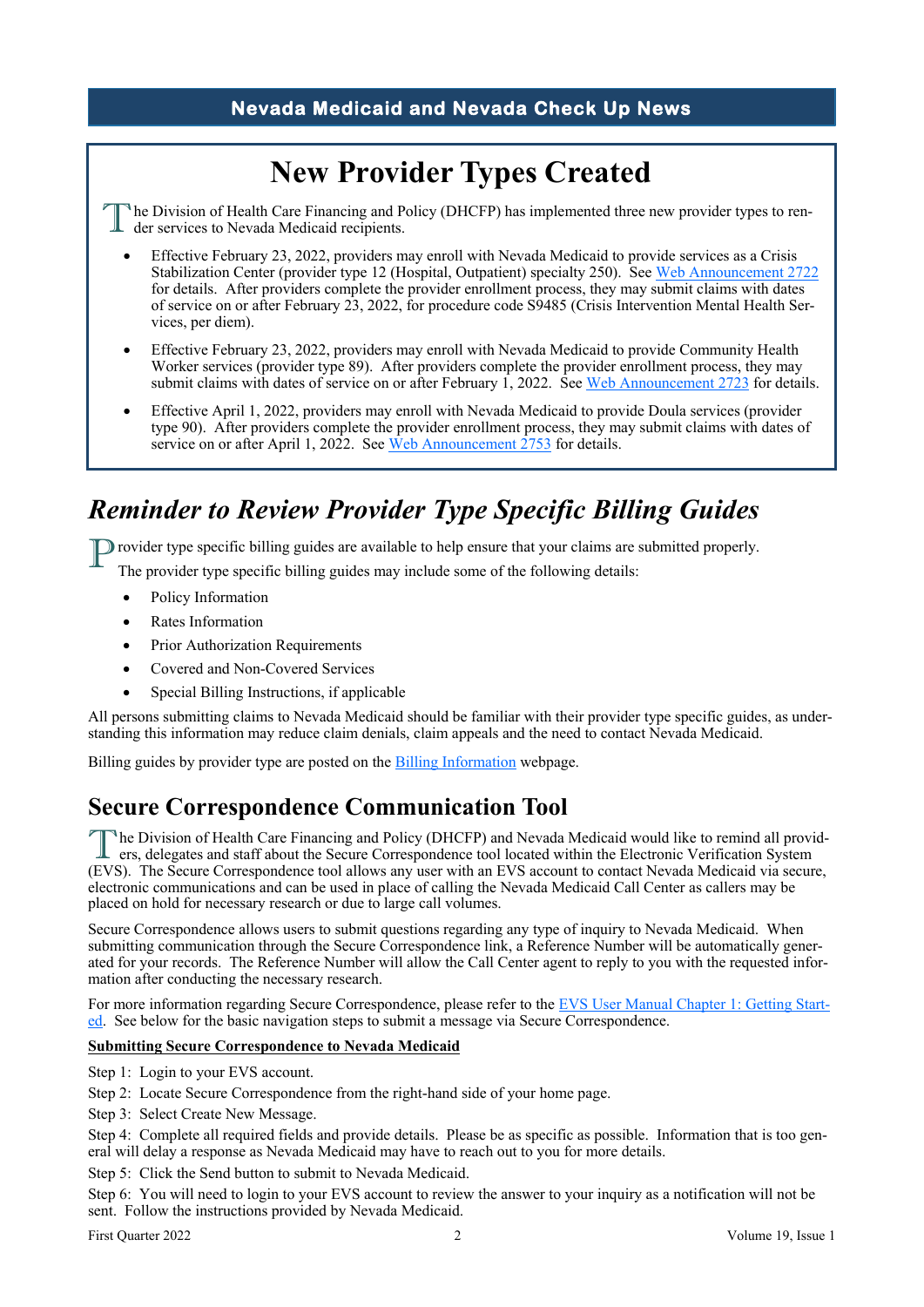#### **Nevada Medicaid and Nevada Check Up News**

## <span id="page-2-0"></span>**Reminder of the Self-Service Options Available to Providers**

The Division of Health Care Financing and Policy (DHCFP) and Nevada Medicaid would like to remind all providers, delegates and staff that they have access to several self-service options that eliminate the need to contact <sup>N</sup>he Division of Health Care Financing and Policy (DHCFP) and Nevada Medicaid would like to remind all provid-Nevada Medicaid Call Centers as these self-service options are available at all times. The self-service options listed below are currently available:

| <b>Topic</b>                                                                               | <b>Self-Service Option</b>                                                                                                                                                         | Link                                                                 |
|--------------------------------------------------------------------------------------------|------------------------------------------------------------------------------------------------------------------------------------------------------------------------------------|----------------------------------------------------------------------|
| Submit and check the status of your<br>Provider Enrollment application                     | Online Provider Enrollment tool                                                                                                                                                    | <b>Online Provider Enrollment tool</b>                               |
| Provider enrollment information                                                            | Provider Enrollment webpage                                                                                                                                                        | <b>Provider Enrollment</b>                                           |
| Revalidation dates                                                                         | Electronic Verification System<br>(EVS) or Revalidation Report                                                                                                                     | <b>EVS</b><br><b>or</b><br><b>Revalidation Report</b>                |
| Check recipient eligibility                                                                | EVS and refer to EVS User Manu-<br>al Chapter 2 (Eligibility Benefit<br>Verification) for information and<br>instructions                                                          | <b>EVS</b><br>and<br><b>EVS User Manual</b>                          |
| Does a code require a PA?                                                                  | Authorization Criteria tool                                                                                                                                                        | <b>Authorization Criteria</b>                                        |
| Submit, edit and check the status of a prior<br>authorization                              | <b>EVS</b>                                                                                                                                                                         | <b>EVS</b>                                                           |
| Submit, edit and check the status of a<br>claim or update a denied claim                   | <b>EVS</b>                                                                                                                                                                         | <b>EVS</b>                                                           |
| Check recipient eligibility, provider<br>payments, claim and prior authorization<br>status | <b>Automated Response System</b><br>(ARS)                                                                                                                                          | Call (800) 942-6511                                                  |
| Locate your billing information                                                            | Billing Instructions webpage<br>contains the Billing Manual and<br>provider type specific Billing<br>Guidelines                                                                    | <b>Billing Instructions webpage</b>                                  |
| Payable codes                                                                              | Search Fee Schedule to search by<br>specific codes<br>or<br>Refer to the DHCFP Rates Unit to<br>search by provider type and codes<br>(Select Fee-for-Service xls Fee<br>Schedules) | <b>Search Fee Schedule</b><br>or<br><b>DHCFP Rates Unit</b>          |
| Remain up-to-date with news about and<br>from Nevada Medicaid                              | Web Announcements webpage                                                                                                                                                          | <b>Web Announcements</b>                                             |
| Training needs                                                                             | Self-Paced Trainings via the Neva-<br>da Medicaid YouTube® Channel<br>or<br><b>Instructor-Led Trainings</b>                                                                        | <b>Self-Paced Trainings</b><br>or<br><b>Instructor-Led Trainings</b> |

### **Contact Information**

If you have a question concerning the manner in which a claim was adjudicated, please contact the Nevada Medicaid Provider Customer Service Center by calling (877) 638-3472, press Option 2 for providers, then Option 0 icaid Provider Customer Service Center by calling (877) 638-3472, press Option 2 for providers, then Option 0 and then Option 2 for claim status. If you have a question regarding prior authorizations, please call (800) 525- 2395.

If you have a question about Medicaid Service Policy, you can go to the DHCFP website at [http://dhcfp.nv.gov.](http://dhcfp.nv.gov)  Select "Resources" and then select "Telephone Directory" for the telephone number of the Administration Office you would like to contact.